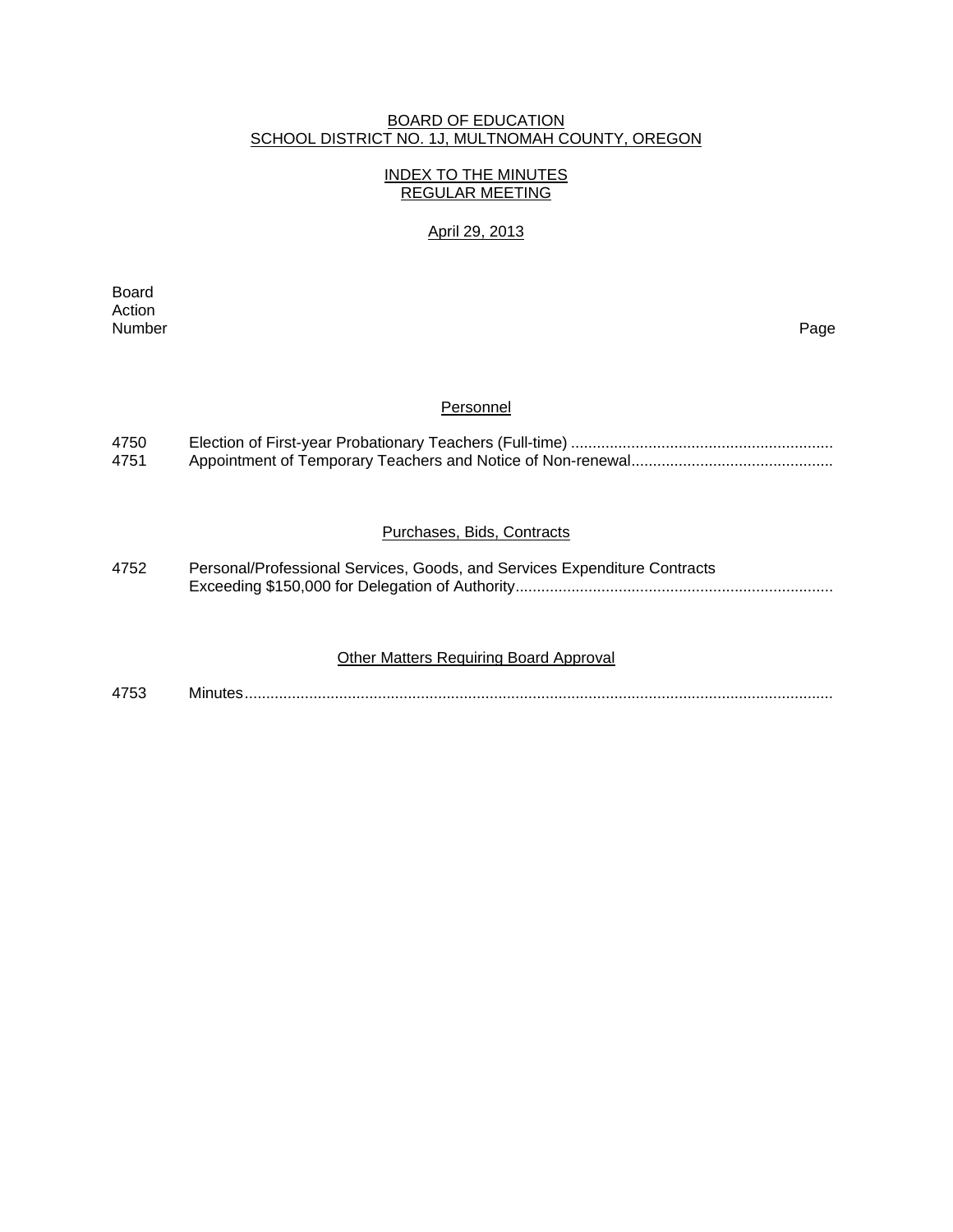#### OFFICE OF THE BOARD OF EDUCATION SCHOOL DISTRICT NO. 1J, MULTNOMAH COUNTY, OREGON BLANCHARD EDUCATION SERVICE CENTER PORTLAND, OREGON

The Regular Meeting of the Board of Education came to order at 6:01pm at the call of Co-Chair Greg Belisle in the Board Auditorium of the Blanchard Education Service Center, 501 N. Dixon St, Portland, Oregon.

There were present: Pam Knowles

Ruth Adkins Bobbie Regan Trudy Sargent Martin Gonzalez, Co-Chair Matt Morton Greg Belisle, Co-Chair

Alexia Garcia, Student Representative

Staff Carole Smith, Superintendent Caren Huson-Quiniones, Board Senior Specialist

#### **STUDENT PERFORMANCE: BEAUMOONT JAZZ ENSEMBLE**

The Beaumont Jazz Ensemble performed *Charmaine* and *Don't Get Sassy*. Cynthia Plan, Music Director, reported that she had a very supporting Administration and active parents along with children who want to be taught.

### **SUPERINTENDENT'S REPORT**

Superintendent Smith reported on: the OMSI and Rosa Parks Partnership; the Oregon Leadership Network; a number of Gates Millennium Scholars were chosen from PPS; and, Mark Franklin, PPS Groundskeeper, received the Bill Naito Community Tree Award;

#### **STUDENT TESTIMONY**

Four students from Grant High School performed a rap number.

Lauren Gramberg, Franklin High Junior, spoke about budget cuts and how they have affected her. She stated that her education was at stake.

Emma Rosen. Cleveland High Sophomore, reported that requiring a study hall as a class is not positive use of their time. Nobody does their homework in study hall. A lot of copying goes on and kids play. Study Halls were refugee camps for kids.

#### **STUDENT REPRESENTATIVE REPORT**

Student Representative Garcia read her report aloud.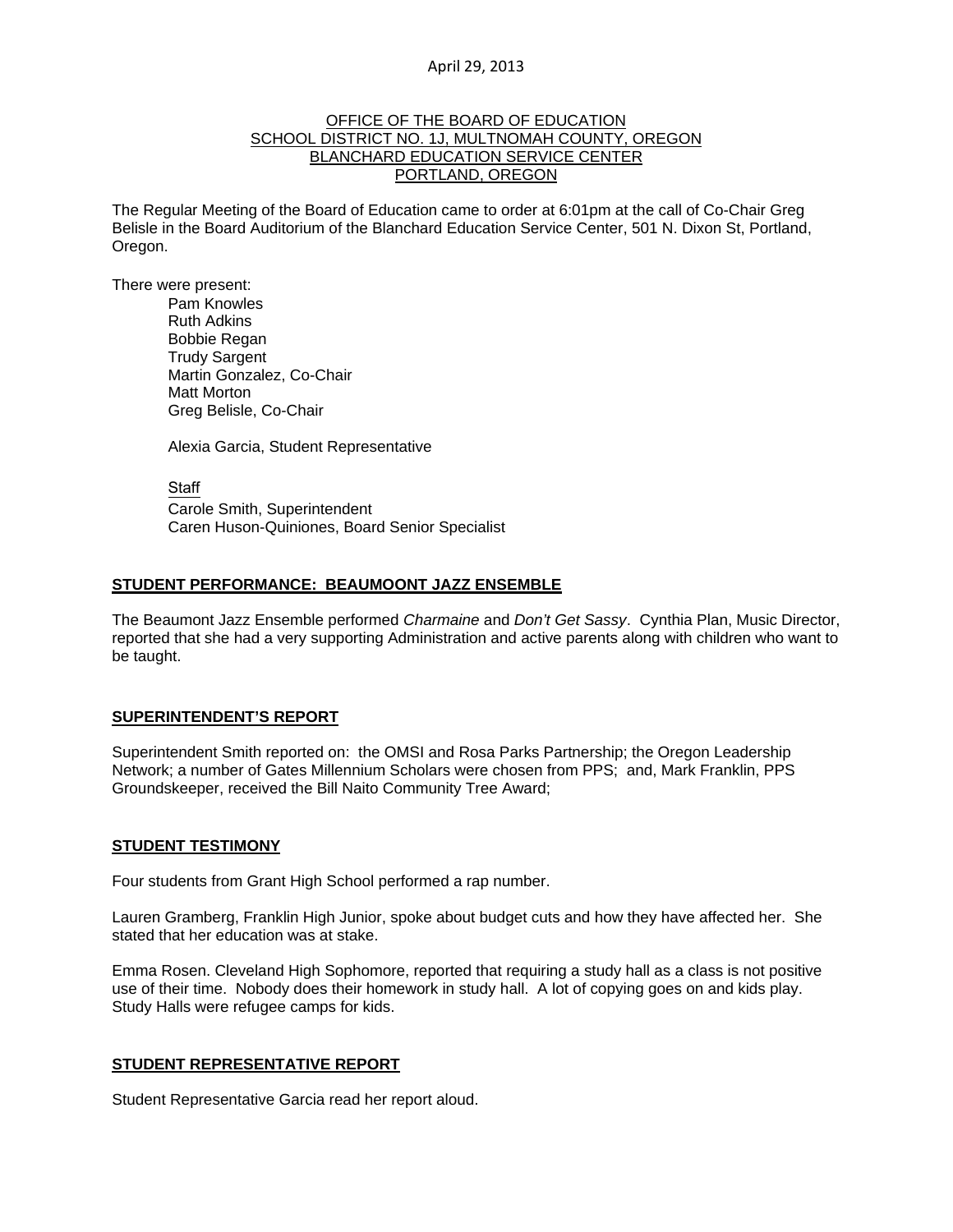### **PUBLIC COMMENT**

Darcy Mundorff asked the Board to stop the disinvestment of high school students. They do not have access to the same educational opportunities that high school students had two years ago. It feels like the District has given up on Franklin High School.

Lindsay Levy stated that she wished PPS and PAT had more transparent processes. There were problems in both systems and a lack of accountability was an on-going problem for both. PPS and PAT need to address problems together.

Stacy Alonso commented that her son feels bullied and harassed by his kindergarten teacher. In addition, there have been 23 complaints filed on the teacher. The Principal ignores parent complaints. The Regional Administrator has not conducted an acceptable investigation of the complaints. The parents want an independent investigation by a trained harassment investigator as the Regional Administrator does not have investigatory experience.

Emiliano Elonso stated that his son has a Principal that lacks leadership skills and accountability. His son is afraid of his teachers, so how can he learn if he hates to attend school? His teacher is ineffective and speaks poor Spanish. His son is intimidated and bullied by the teacher and the Principal looks the other way.

Carol Souvenir urged the Board to vote against the proposed budget for one main reason: we need more teachers in our classrooms. She urged the Board to find 26.5 more fte to put in the classrooms. The budget process was backward; we could do better.

Mike Rosen commented that we cannot tolerate any more misuse or inappropriation of funds at PPS. We have an insufficient number of teachers in high schools, yet the Superintendent can hire a policy advisor for \$100 thousand and a negotiation consultant at \$300 thousand. That money could pay for another teacher. The proposed budget was produced behind closed doors.

Carmen Rubio, Executive Director of the Latino Network, thanked the Board for placing equity in the budget. All students deserve a quality education. The proposed budget reflects an on-going partnership with communities.

Lisa Zuniga stated that students know nothing but budget cuts. The latest budget proposal allows limited access to classes. She does not know if her daughter will be prepared for college or work.

## **BENSON HIGH SCHOOL PRESENTATION**

Benson High Principal Carol Campbell reported that 68% of her students were on Free or Reduced Lunch. The graduation rate last year was 83%. Staff has worked this year around equity and Courageous Conversations. They increased the number of apprenticeship opportunities this year and have a new partnership with OIT. Benson challenges include: declining enrollment, severe financial cuts, and an aging workforce. Their students come from all around the city and Benson is trying to put new programs in place that are 21<sup>st</sup> century and attractive to students. They do not have the space they need to expand some of the classes.

Ms. Campbell added that when you get more students, you get more teachers. What she sees with the enrollment cap is the impact it has on the student and their families when they cannot get into Benson. The District has the chance to make Benson a national model and it should be made available to as many students as possible. 200 students could not get in this year..

At 8:01pm, the Board took a five minute break.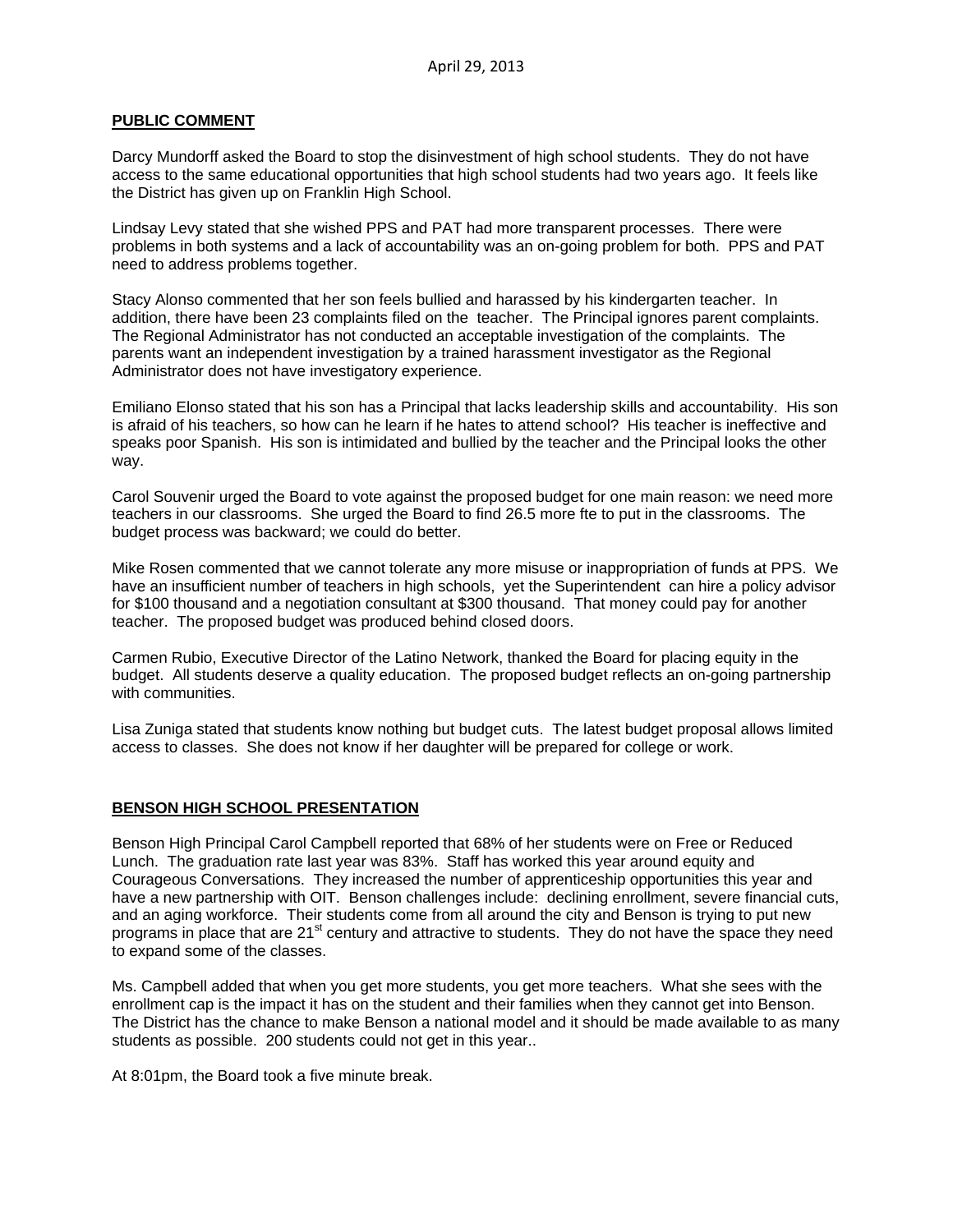#### **2013-2014 BUDGET DISCUSSION**

Co-Chair Belisle convened the Board as the Budget Committee.

CJ Sylvester, Chief Operations Officer, reported that the District remains understaffed for custodians per square footage. The District recovered additional time for the custodians, but still does not have adequate custodial staff.

Sue Ann Higgens, Chief Academic Officer, reported that at the end of last week and earlier in the day, staff had made some adjustments to staffing in some schools.

Sarah Singer provided background information on the initial high school staffing, and explained the ratios and fte allocations. Director Adkins stated that more clarity was needed for what it means for schools next year. She would like a combined chart and something school-by-school on how principals have dealt with study halls, etc. Director Morton commented that what concerns him is the equity differential is directly tied to achievement compacts and milestones and minimizing our achievement gap. Co-Chair Belisle said the challenge was in finding a way other than dipping into reserves or reducing central staff. Director Adkins stated that we need to weigh the risk factors in terms of the reserves; that is another piece of information that staff needs to reiterate to us. Director Regan asked staff to return with \$5.9 million in cuts. Director Adkins added that the Board needs to know what the trade-offs are. Director Sargent suggested that we have funding cuts in the lower grades. High Schools students need to be fulltime students and more fully engaged. Director Knowles commented that she would like the District to add more high school teachers. Director Morton mentioned that we need a full and rigorous schedule for all grades and that he did not want to see some of the essential supports that are offered students be diminished. It felt like we were robbing Peter to pay Paul.

## **BOND ACCOUNTABIITY COMMITTEE REPORT**

The Bond Accountability Committee had met three times and most of their time was spent wrapping their arms around the complete understanding of the program and navigating the process. They have reviewed the organizational plan and conceptual baseline schedules for the entire program and individual projects. Their immediate focus is on completing the educational specifications district-wide for the entire program.

## **CAPITAL IMPROVEMENT BOND UPDATE**

Jim Owens, Executive Director of the Office of School Modernization, presented the Balanced Scorecard as a tool that staff has adapted to present information.

#### **ADJOURN**

Co-Chair Belisle adjourned the meeting at 10:25pm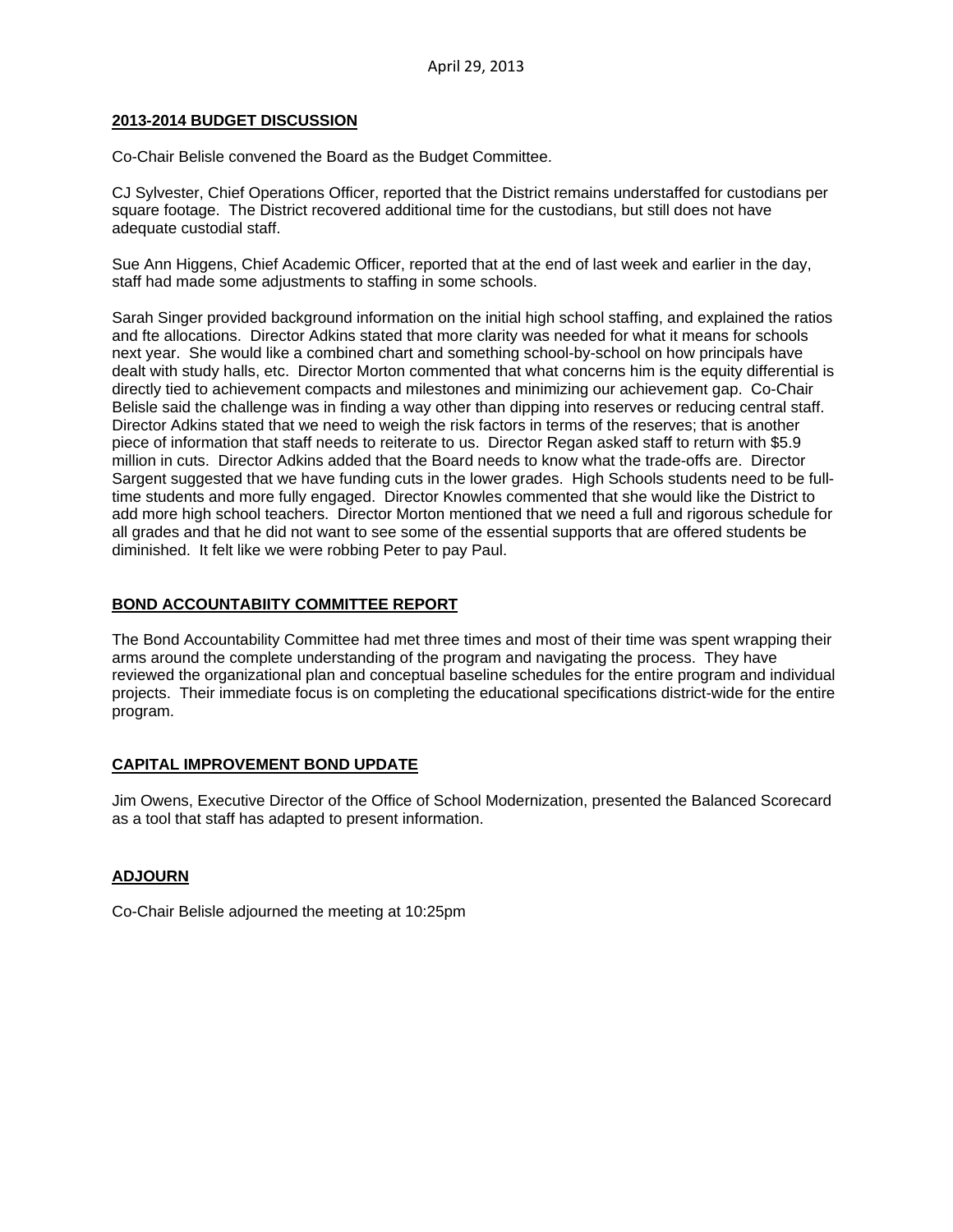## **Personnel**

The Superintendent RECOMMENDED adoption of the following items:

## Numbers 4750 and 4751

Director Gonzalez moved and Director Adkins seconded the motion to adopt the above numbered items. The motion was put to a voice vote and passed unanimously (vote: 7-yes, 0-no; with Student Representative Garcia voting yes, unofficial).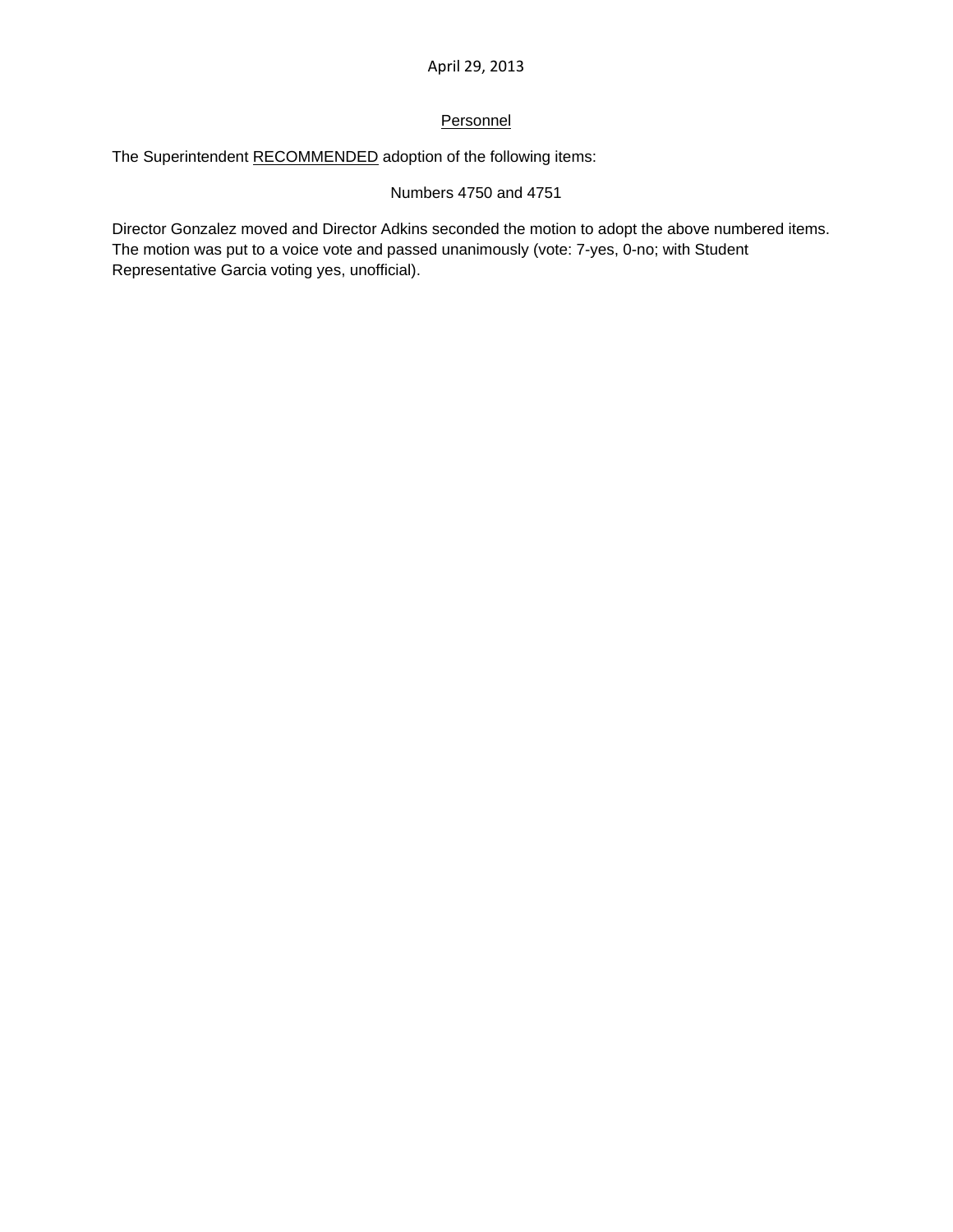### **RESOLUTION No. 4750**

## Election of First-year Probationary Teachers (Full-time)

### **RECITAL**

On the advice of the Chief Human Resources Officer, the Superintendent recommends that the teacher listed below be elected as a First-year Probationary Teacher.

#### **RESOLUTION**

The Board of Education accepts the Superintendent's recommendation, and by this resolution hereby elects as First-year Probationary Teachers for the school year 2012-13 the following persons, subject to the employment terms and conditions set out in the standard form contract approved by legal counsel for the District and to be placed on the applicable Salary Guide that now exists or is hereafter amended:

| Full-time |      |  |  |  |  |
|-----------|------|--|--|--|--|
| First     | Last |  |  |  |  |

John | Eisemann | 021268

*S. Murray*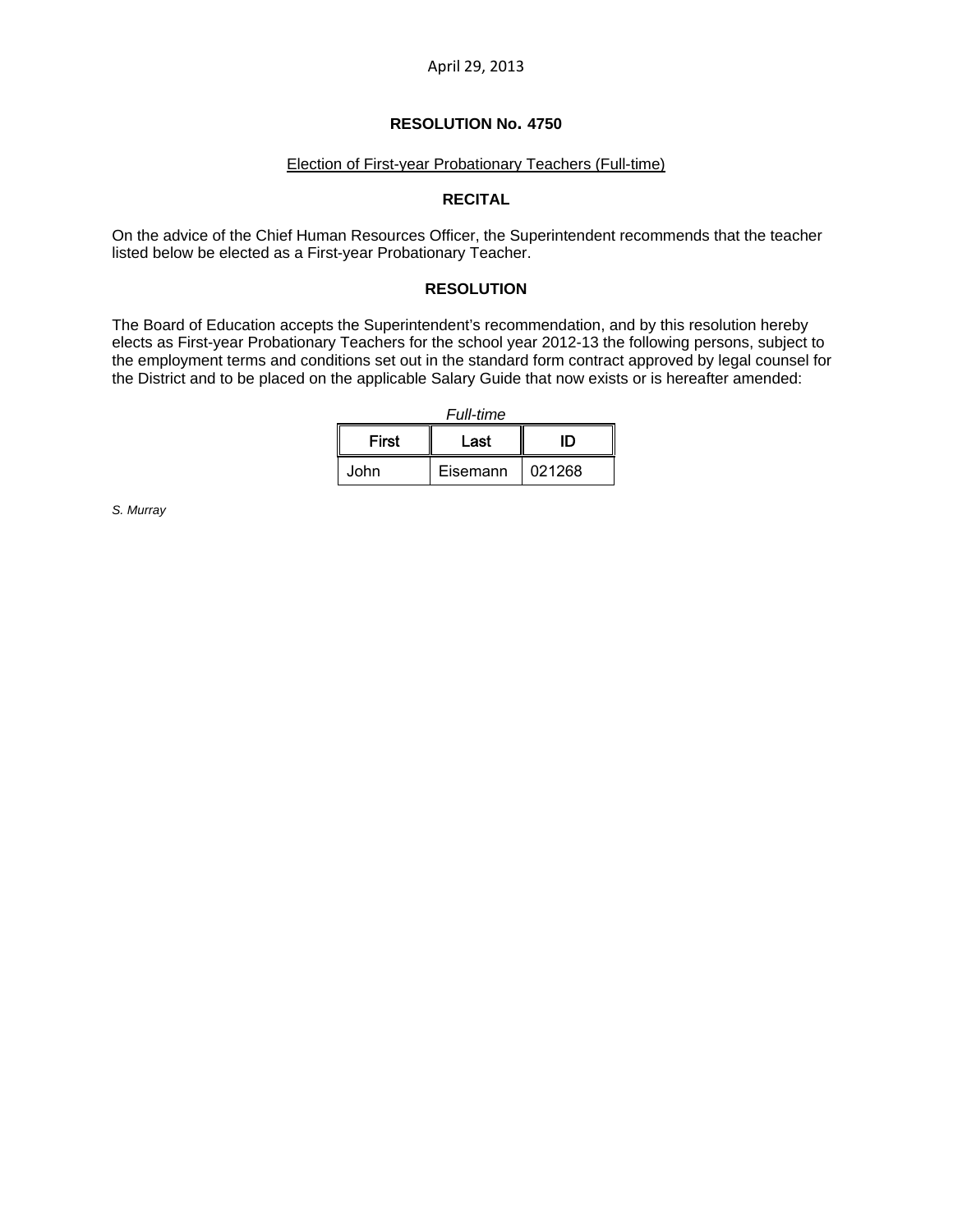## **RESOLUTION No. 4751**

## Appointment of Temporary Teachers and Notice of Non-renewal

## **RESOLUTION**

The Board of Education accepts the recommendation to designate the following persons as temporary teachers for the term listed below. These temporary contracts will not be renewed beyond their respective termination dates because the assignments are temporary and District does not require the teachers' services beyond completion of their respective temporary assignments.

| <b>First</b>  | Last                   | ID     | Eff. Date | <b>Term Date</b> |
|---------------|------------------------|--------|-----------|------------------|
| Lisa          | <b>Barnett</b>         | 020013 | 4/1/2013  | 6/19/2013        |
| Dana          | Berglund               | 021538 | 3/4/2013  | 6/19/2013        |
| Jamey         | <b>Billig</b>          | 018219 | 3/11/2013 | 6/19/2013        |
| Patricia      | <b>Burnett</b>         | 004782 | 4/1/2013  | 6/19/2013        |
| Martin        | Castillo               | 021440 | 2/20/2013 | 4/21/2013        |
| Robert        | Doltar                 | 006209 | 2/12/2013 | 6/19/2013        |
| Cecilia       | Dove                   | 019073 | 2/21/2013 | 6/3/2013         |
| Heather       | Elder                  | 021315 | 1/2/2013  | 6/19/2013        |
| Travis        | Flye                   | 021455 | 2/11/2013 | 6/19/2013        |
| Suzanne       | Jaynes                 | 002950 | 3/2/2013  | 5/25/2013        |
| Renee         | Kruger                 | 017464 | 11/7/2012 | 6/19/2013        |
| Doug          | Mandell                | 021480 | 4/1/2013  | 6/19/2013        |
| Paige         | Miller                 | 021647 | 4/2/2013  | 6/19/2013        |
| Ronald        | Morgan                 | 015966 | 3/18/2013 | 6/19/2013        |
| Alicia        | O'Leary                | 021650 | 4/8/2013  | 8/3/2013         |
| Daniel        | Patterson              | 020865 | 4/8/2013  | 6/19/2013        |
| Gayle         | Quigley                | 006497 | 2/16/2013 | 5/1/2013         |
| Connie        | <b>Spieler Compton</b> | 020844 | 1/22/2013 | 4/6/2013         |
| Michele       | Stahlecker             | 015932 | 1/22/2013 | 6/19/2013        |
| James         | Steranko               | 021354 | 2/4/2013  | 5/15/2013        |
| Sid           | Tyler                  | 016059 | 4/1/2013  | 6/19/2013        |
| <b>Britta</b> | Walker                 | 015623 | 4/15/2013 | 6/19/2013        |
| Frank         | Winicki                | 021631 | 3/18/2013 | 6/19/2013        |
| Janie         | Zimmerman              | 021446 | 1/24/2013 | 4/16/2013        |

*S. Murray*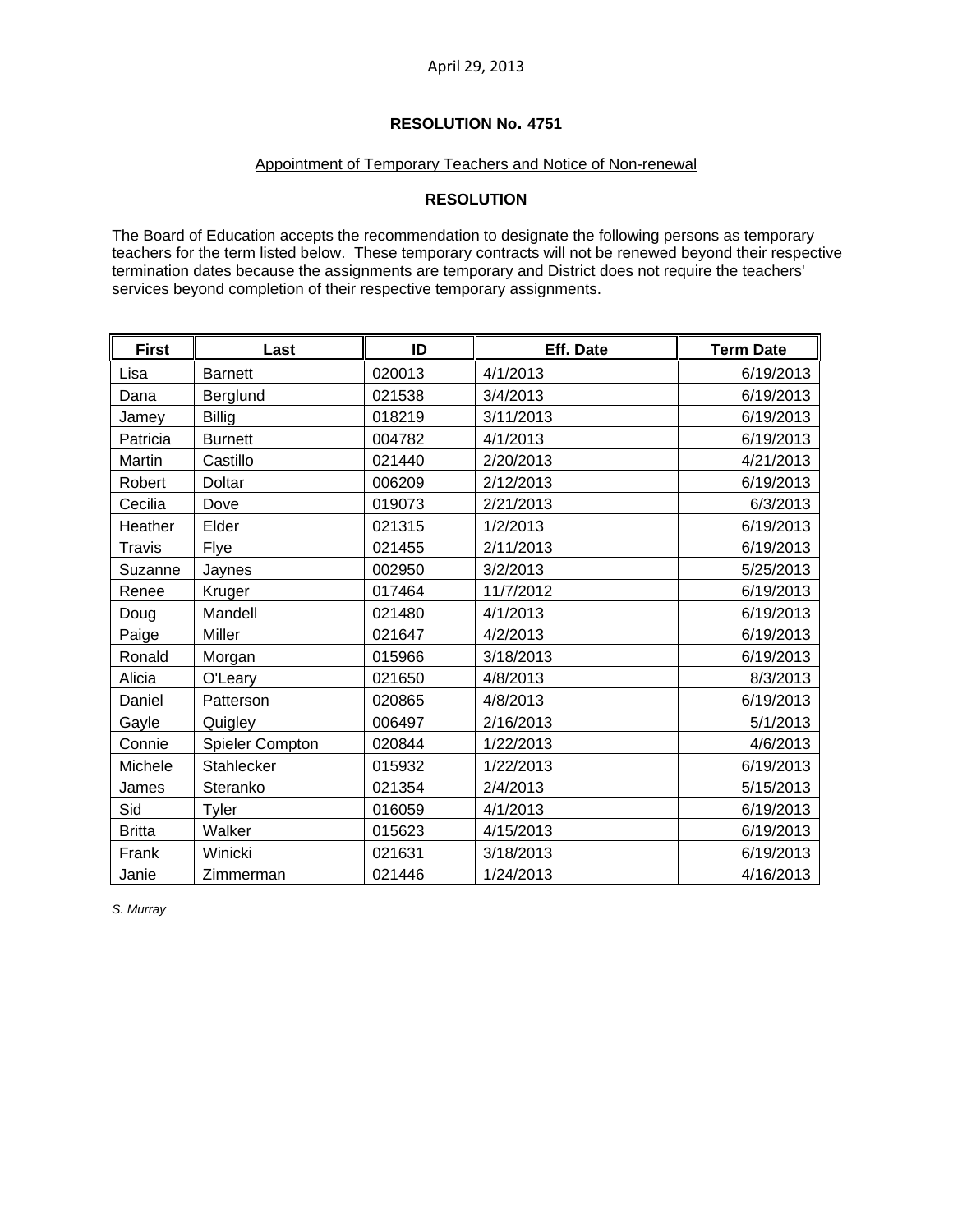## Purchases, Bids, Contracts

The Superintendent RECOMMENDED adoption of the following item:

Number 4752

Director Gonzalez moved and Director Adkins seconded the motion to adopt the above numbered item. The motion was put to a voice vote and passed unanimously (vote: 7-yes, 0-no; with Student Representative Garcia voting yes, unofficial).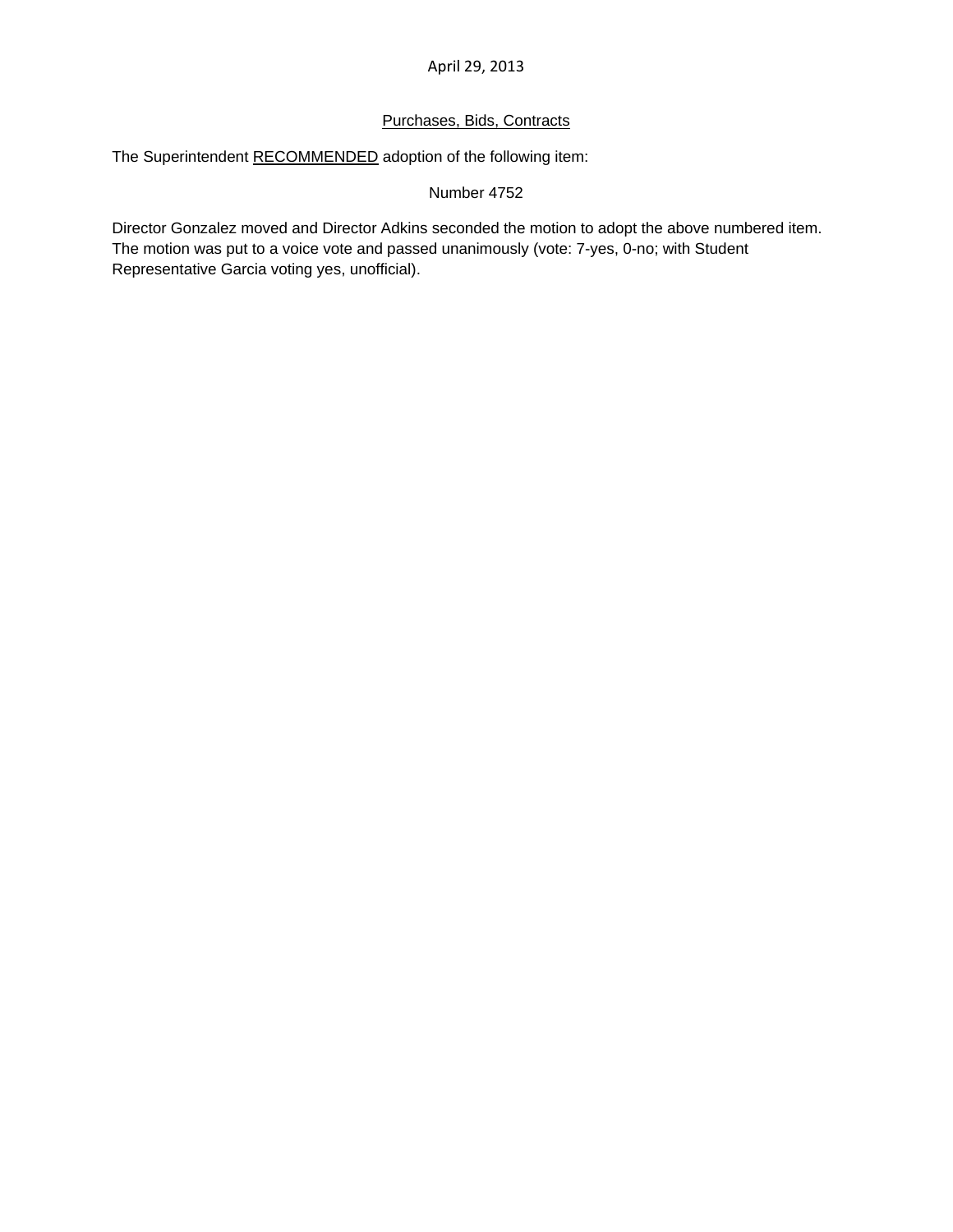### **RESOLUTION No. 4752**

### Personal / Professional Services, Goods, and Services Expenditure Contracts Exceeding \$150,000 for Delegation of Authority

#### **RECITAL**

Portland Public Schools ("District") Public Contracting Rules PPS-45-0200 ("Authority to Approve District Contracts; Delegation of Authority to Superintendent") requires the Board of Education ("Board") enter into contracts and approve payment for products, materials, supplies, capital outlay, equipment, and services whenever the total amount exceeds \$150,000 per contract, excepting settlement or real property agreements. Contracts meeting this criterion are listed below.

#### **RESOLUTION**

The Superintendent recommends that the Board approve these contracts. The Board accepts this recommendation and by this resolution authorizes the Deputy Clerk to enter into agreements in a form approved by General Counsel for the District.

| <b>Contractor</b>                          | <b>Contract Term</b>            | <b>Contract Type</b>    | <b>Description of Services</b>                                                                                                                                             | Contract<br><b>Amount</b> | Responsible<br>Administrator,<br><b>Funding Source</b>                          |
|--------------------------------------------|---------------------------------|-------------------------|----------------------------------------------------------------------------------------------------------------------------------------------------------------------------|---------------------------|---------------------------------------------------------------------------------|
| Skanska USA<br>Building, Inc.              | 04/30/13<br>through<br>02/28/14 | Construction<br>C 59767 | District-wide: Boiler<br>Conversion Project - Phase<br>2, Group $1 - 7$ sites:<br>Applegate, Columbia,<br>Hollyrood, Kenton, Meek,<br>Sabin, and Skyline.<br>ITB:2012-1602 | \$669,027                 | T. Magliano<br><b>Fund 438</b><br>Dept. 5597<br>Project J0101                   |
| Russell<br>Construction, Inc.              | 4/30/13<br>through<br>11/30/13  | Construction<br>C xxxxx | Benson HS & Kelly School:<br>Skylight replacements<br>services. ITB:2012-1572                                                                                              | \$185,285                 | T. Magliano<br><b>Fund 438</b><br>Dept. 5597<br>Project J0117                   |
| <b>Baldwin General</b><br>Contracting Inc. | 4/30/13<br>through<br>11/30/13  | Construction<br>C xxxxx | Alameda ES: Seismic<br>rehabilitation and re-roofing<br>services, ITB: 2013-1604<br>See Staff Report                                                                       | \$2,305,220               | J. Owens<br><b>Fund 451</b><br>Dept. 5511<br>Project DB105<br>Project DC105-405 |

#### **NEW CONTRACTS**

### **NEW INTERGOVERNMENTAL AGREEMENTS ("IGAs")**

No New IGAs

### **AMENDMENTS TO EXISTING CONTRACTS**

No Amendments to Existing Contracts

*N. Sullivan*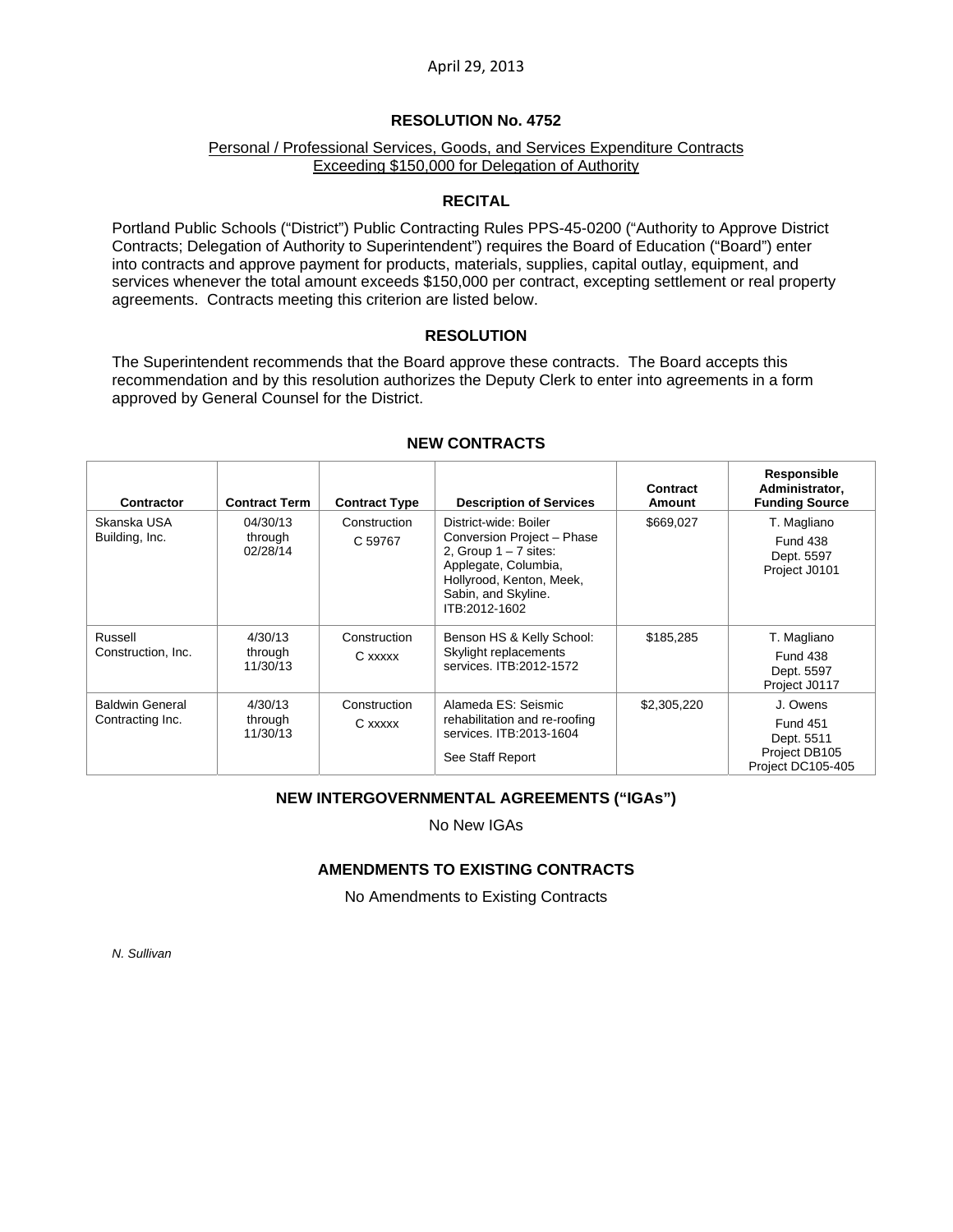## Other Matters Requiring Board Approval

The Superintendent RECOMMENDED adoption of the following item:

### Number 4753

Director Gonzalez moved and Director Adkins seconded the motion to adopt the above numbered item. The motion was put to a voice vote and passed unanimously (vote: 7-yes, 0-no; with Student Representative Garcia voting yes, unofficial).